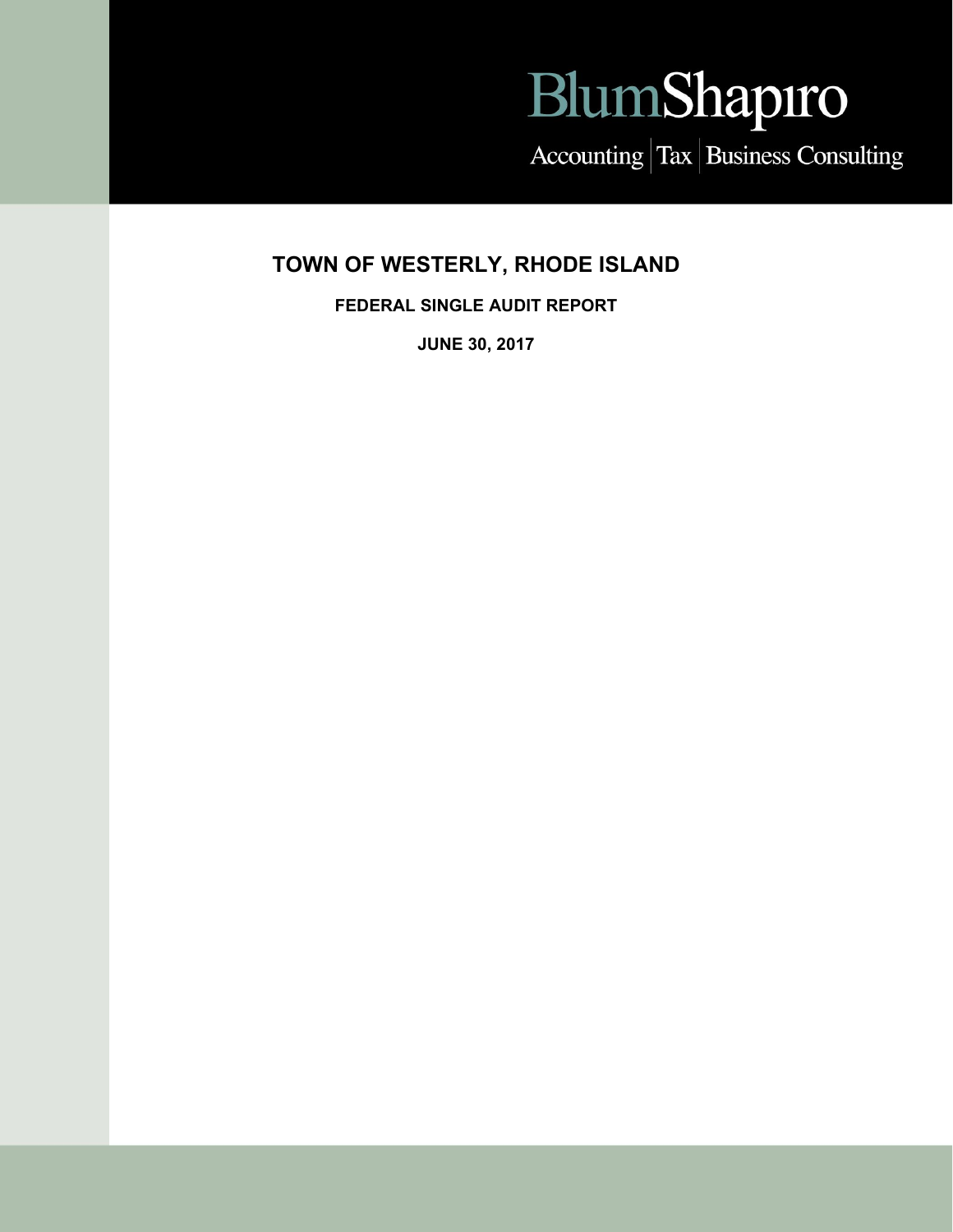#### **TOWN OF WESTERLY, RHODE ISLAND FEDERAL SINGLE AUDIT REPORT JUNE 30, 2017 TABLE OF CONTENTS**

| Independent Auditors' Report on Compliance for Each Major Federal Program; Report<br>on Internal Control over Compliance; and Report on Schedule of Expenditures of  |          |
|----------------------------------------------------------------------------------------------------------------------------------------------------------------------|----------|
| Federal Awards Required by the Uniform Guidance                                                                                                                      | $1 - 3$  |
| Schedule of Expenditures of Federal Awards                                                                                                                           | 4-5      |
| Notes to Schedule of Expenditures of Federal Awards                                                                                                                  | 6        |
| Independent Auditors' Report on Internal Control over Financial Reporting and on<br>Compliance and Other Matters Based on an Audit of Financial Statements Performed |          |
| in Accordance with Government Auditing Standards                                                                                                                     | $7-8$    |
| Schedule of Findings and Questioned Costs                                                                                                                            | $9 - 11$ |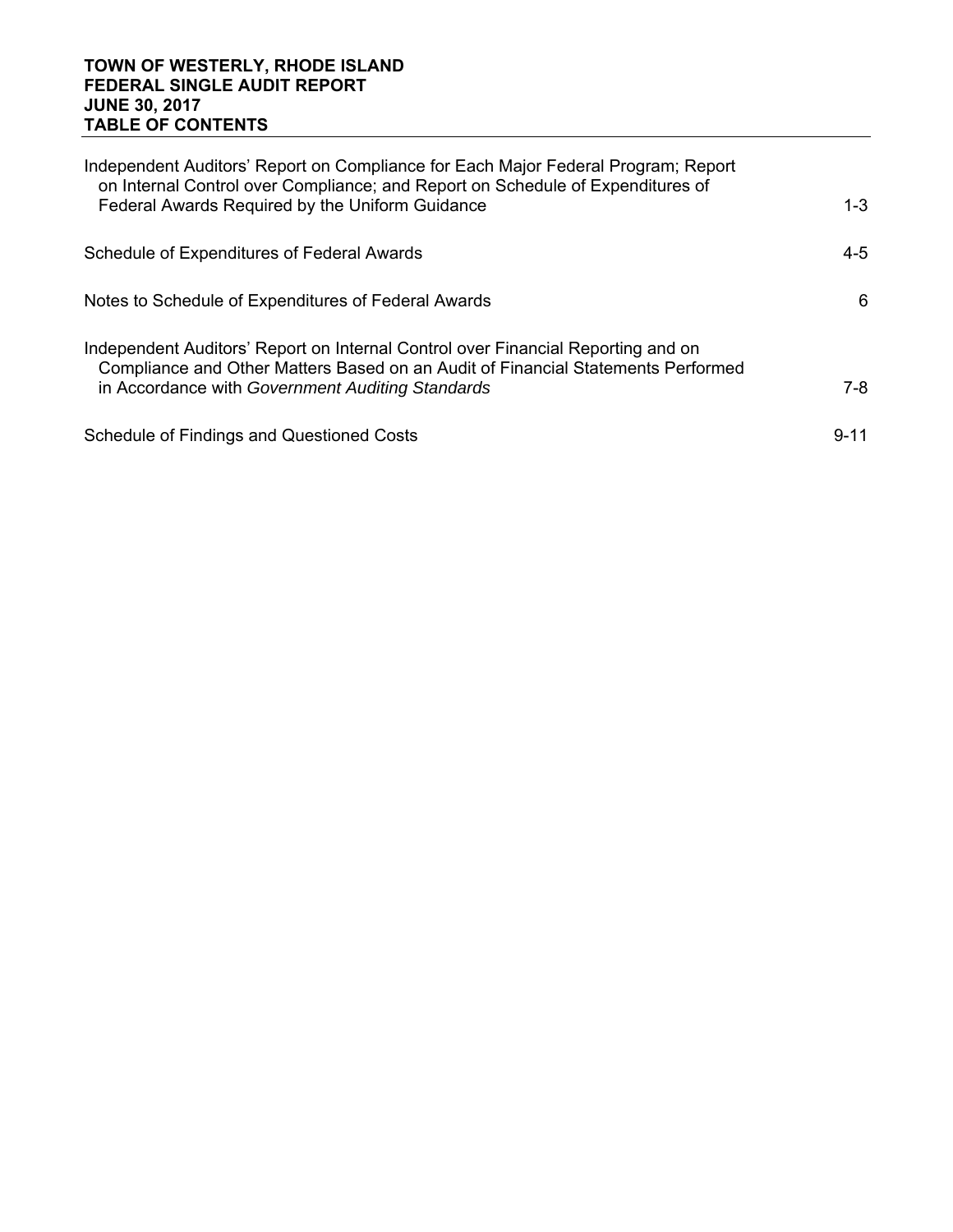

Accounting Tax Business Consulting

#### **Independent Auditors' Report on Compliance for Each Major Federal Program; Report on Internal Control over Compliance; and Report on Schedule of Expenditures of Federal Awards Required by the Uniform Guidance**

To the Honorable President and Members of the Town Council Town of Westerly, Rhode Island

#### **Report on Compliance for Each Major Federal Program**

We have audited the Town of Westerly, Rhode Island's compliance with the types of compliance requirements described in the *OMB Compliance Supplement* that could have a direct and material effect on the Town of Westerly, Rhode Island's major federal program for the year ended June 30, 2017. The Town of Westerly, Rhode Island's major federal program is identified in the summary of auditors' results section of the accompanying schedule of findings and questioned costs.

#### *Management's Responsibility*

Management is responsible for compliance with federal statutes, regulations, and the terms and conditions of its federal awards applicable to its federal programs.

#### *Auditors' Responsibility*

Our responsibility is to express an opinion on compliance for the Town of Westerly, Rhode Island's major federal program based on our audit of the types of compliance requirements referred to above. We conducted our audit of compliance in accordance with auditing standards generally accepted in the United States of America; the standards applicable to financial audits contained in *Government Auditing Standards*, issued by the Comptroller General of the United States; and the audit requirements of Title 2 U.S. *Code of Federal Regulations* Part 200, *Uniform Administrative Requirements, Cost Principles, and Audit Requirements for Federal Awards* (Uniform Guidance). Those standards and the Uniform Guidance require that we plan and perform the audit to obtain reasonable assurance about whether noncompliance with the types of compliance requirements referred to above that could have a direct and material effect on a major federal program occurred. An audit includes examining, on a test basis, evidence about the Town of Westerly, Rhode Island's compliance with those requirements and performing such other procedures as we considered necessary in the circumstances.

We believe that our audit provides a reasonable basis for our opinion on compliance for the major federal program. However, our audit does not provide a legal determination of the Town of Westerly, Rhode Island's compliance.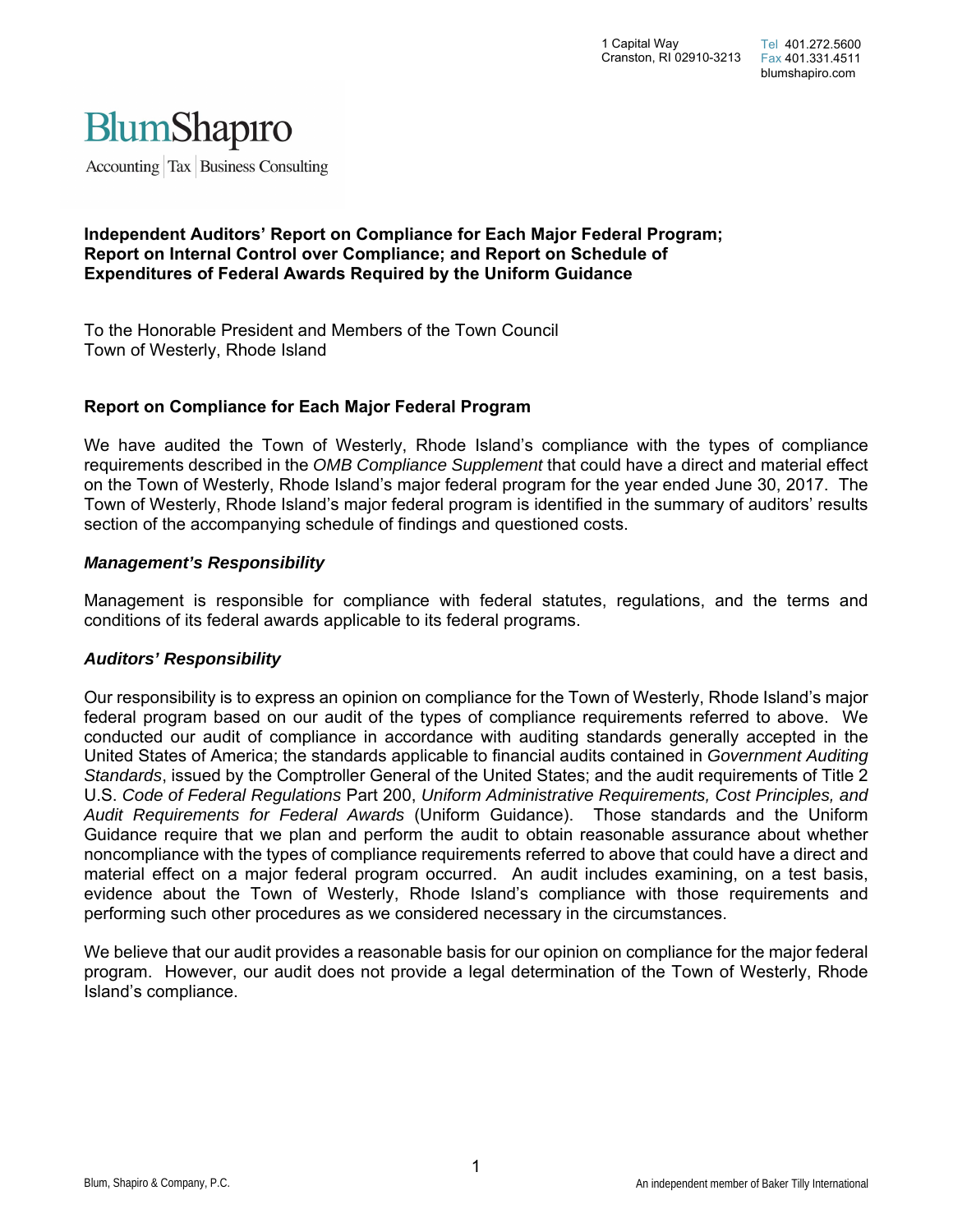### *Opinion on Each Major Federal Program*

In our opinion, the Town of Westerly, Rhode Island, complied, in all material respects, with the types of compliance requirements referred to above that could have a direct and material effect on its major federal program for the year ended June 30, 2017.

#### *Other Matters*

The results of our auditing procedures disclosed an instance of noncompliance, which is required to be reported in accordance with the Uniform Guidance and which is described in the accompanying schedule of findings and questioned costs as item 2017-004. Our opinion on each major federal program is not modified with respect to these matters.

The Town of Westerly, Rhode Island's response to the noncompliance finding(s) identified in our audit is described in the accompanying schedule of findings and questioned costs. The Town of Westerly, Rhode Island's response was not subjected to the auditing procedures applied in the audit of compliance and, accordingly, we express no opinion on the response.

#### **Report on Internal Control over Compliance**

Management of the Town of Westerly, Rhode Island, is responsible for establishing and maintaining effective internal control over compliance with the types of compliance requirements referred to above. In planning and performing our audit of compliance, we considered the Town of Westerly, Rhode Island's internal control over compliance with the types of requirements that could have a direct and material effect on the major federal program to determine the auditing procedures that are appropriate in the circumstances for the purpose of expressing an opinion on compliance for the major federal program and to test and report on internal control over compliance in accordance with the Uniform Guidance, but not for the purpose of expressing an opinion on the effectiveness of internal control over compliance. Accordingly, we do not express an opinion on the effectiveness of the Town of Westerly, Rhode Island's internal control over compliance.

A deficiency in internal control over compliance exists when the design or operation of a control over compliance does not allow management or employees, in the normal course of performing their assigned functions, to prevent, or detect and correct, noncompliance with a type of compliance requirement of a federal program on a timely basis. A material weakness in internal control over compliance is a deficiency, or a combination of deficiencies, in internal control over compliance such that there is a reasonable possibility that material noncompliance with a type of compliance requirement of a federal program will not be prevented, or detected and corrected on a timely basis. A significant deficiency in internal control over compliance is a deficiency, or a combination of deficiencies, in internal control over compliance with a type of compliance requirement of a federal program that is less severe than a material weakness in internal control over compliance, yet important enough to merit attention by those charged with governance.

Our consideration of internal control over compliance was for the limited purpose described in the first paragraph of this section and was not designed to identify all deficiencies in internal control over compliance that might be material weaknesses or significant deficiencies. We did not identify any deficiencies in internal control over compliance that we consider to be material weaknesses. However, material weaknesses may exist that have not been identified.

The purpose of this report on internal control over compliance is solely to describe the scope of our testing of internal control over compliance and the results of that testing based on the requirements of the Uniform Guidance. Accordingly, this report is not suitable for any other purpose.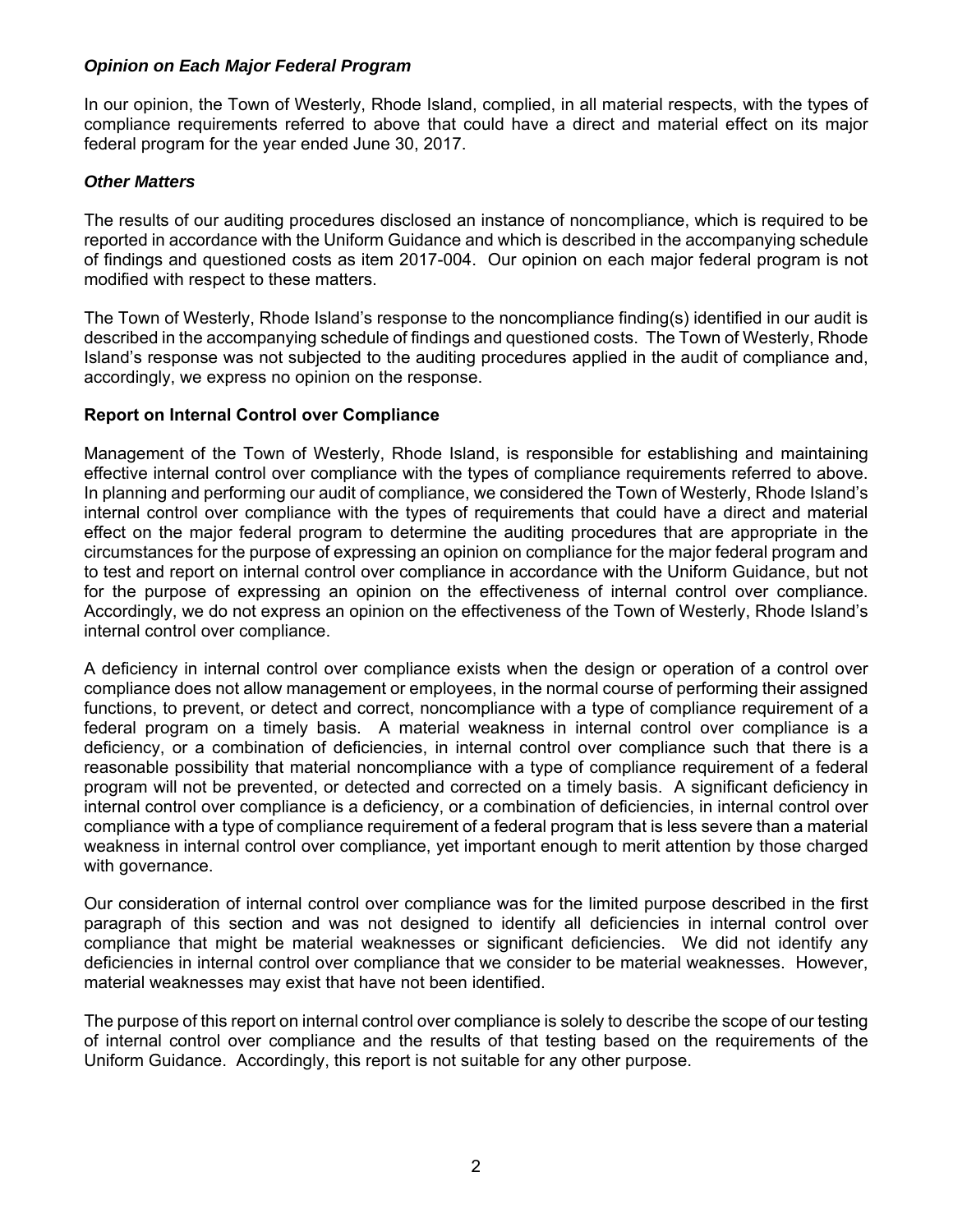#### **Report on Schedule of Expenditures of Federal Awards Required by the Uniform Guidance**

We have audited the financial statements of the governmental activities, the business-type activities*,* each major fund and the aggregate remaining fund information of the Town of Westerly, Rhode Island, as of and for the year ended June 30, 2017, and the related notes to the financial statements, which collectively comprise the Town of Westerly, Rhode Island's basic financial statements. We issued our report thereon dated March 9, 2018, which contained unmodified opinions on those financial statements. Our audit was conducted for the purpose of forming opinions on the financial statements that collectively comprise the basic financial statements. The accompanying schedule of expenditures of federal awards is presented for purposes of additional analysis as required by the Uniform Guidance and is not a required part of the basic financial statements. Such information is the responsibility of management and was derived from and relates directly to the underlying accounting and other records used to prepare the basic financial statements. The information has been subjected to the auditing procedures applied in the audit of the financial statements and certain additional procedures, including comparing and reconciling such information directly to the underlying accounting and other records used to prepare the basic financial statements or to the basic financial statements themselves, and other additional procedures in accordance with auditing standards generally accepted in the United States of America. In our opinion, the schedule of expenditures of federal awards is fairly stated in all material respects in relation to the basic financial statements as a whole.

Blum, Shapino & Company, P.C.

Cranston, Rhode Island March 9, 2018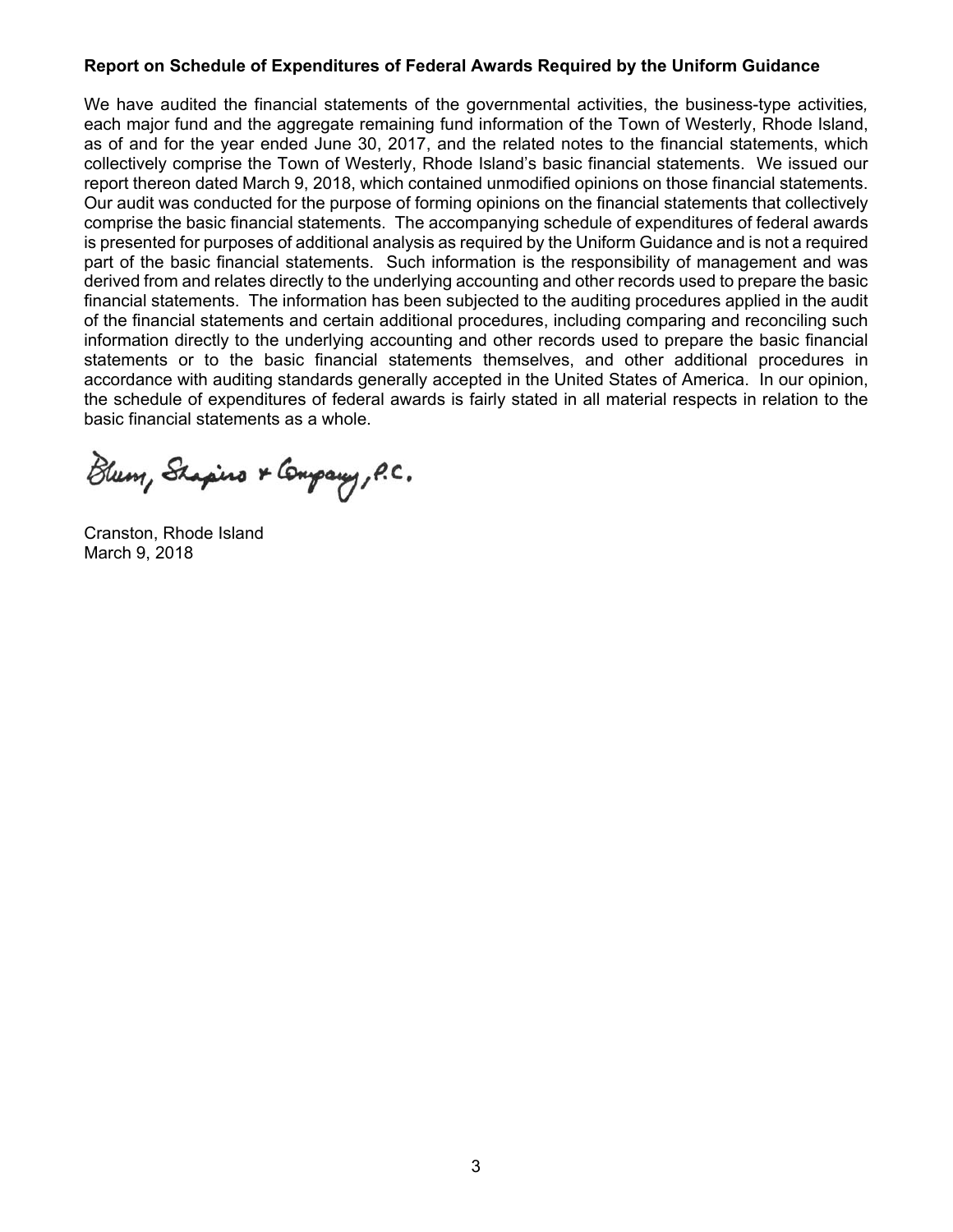#### **TOWN OF WESTERLY, RHODE ISLAND SCHEDULE OF EXPENDITURES OF FEDERAL AWARDS FOR THE YEAR ENDED JUNE 30, 2017**

| Federal Grantor/Pass-Through Grantor/<br><b>Program or Cluster Title</b>                                                                                           | Federal<br><b>CFDA</b><br>Number | <b>Pass-Through Entity</b><br><b>Identifying Number</b> | <b>Total Federal</b><br><b>Expenditures</b> |         |
|--------------------------------------------------------------------------------------------------------------------------------------------------------------------|----------------------------------|---------------------------------------------------------|---------------------------------------------|---------|
| <b>United States Department of Agriculture</b><br>Passed Through the Rhode Island Department of Education:                                                         |                                  |                                                         |                                             |         |
| <b>Child Nutrition Cluster:</b><br>School Breakfast Program                                                                                                        | 10.553                           |                                                         | \$<br>114,327                               |         |
| National School Lunch Program:                                                                                                                                     |                                  |                                                         |                                             |         |
| Cash assistance                                                                                                                                                    | 10.555                           |                                                         | 426,911                                     |         |
| Noncash assistance (commodities)                                                                                                                                   | 10.555                           |                                                         | 47,998                                      |         |
| Summer Food Service Program for Children                                                                                                                           | 10.559                           |                                                         | 20,348                                      |         |
|                                                                                                                                                                    |                                  |                                                         | \$                                          | 609,584 |
| Fresh Fruit and Vegetables                                                                                                                                         | 10.582                           | 2725-17602-030                                          |                                             | 36,240  |
| <b>Total United States Department of Agriculture</b>                                                                                                               |                                  |                                                         |                                             | 645,824 |
| United States Department of Housing and Urban Development<br>Passed through the Rhode Island Division of Planning, Office of<br>Housing and Community Development: |                                  |                                                         |                                             |         |
| <b>CDBG - State Administered CDBG Cluster:</b>                                                                                                                     |                                  |                                                         |                                             |         |
| Community Development Block Grant - 2010                                                                                                                           | 14.228                           | 12/36/31                                                | 31,183                                      |         |
| Community Development Block Grant - 2011                                                                                                                           | 14.228                           | 13-38-DR01                                              | 57,672                                      |         |
| Community Development Block Grant - 2011                                                                                                                           | 14.228                           | 13-36-32                                                | 4,891                                       |         |
| Community Development Block Grant - 2012                                                                                                                           | 14.228                           |                                                         | 75,142                                      |         |
| Community Development Block Grant - 2013                                                                                                                           | 14.228                           |                                                         | 5,942                                       |         |
| Community Development Block Grant - 2015                                                                                                                           | 14.228                           | Culvert                                                 | 9,161                                       |         |
|                                                                                                                                                                    |                                  |                                                         |                                             | 183,991 |
| Passed through the Rhode Island Emergency Management Agency:                                                                                                       |                                  |                                                         |                                             |         |
| Hurricane Sandy Community Development Block Disaster                                                                                                               |                                  |                                                         |                                             |         |
| Recovery Grants (CDBG-DR)                                                                                                                                          | 14.269                           |                                                         |                                             | 402,136 |
| Total United States Department of Housing and Urban<br>Development                                                                                                 |                                  |                                                         |                                             | 586,127 |
| United States Department of the Interior<br>Passed through the Rhode Island Department<br>of Environmental Management:                                             |                                  |                                                         |                                             |         |
| Sport Fish Restoration                                                                                                                                             | 15.605                           |                                                         |                                             | 3,500   |
| <b>United States Department of Transportation</b><br>Passed through the Rhode Island Department of Transportation:                                                 |                                  |                                                         |                                             |         |
|                                                                                                                                                                    |                                  |                                                         |                                             |         |
| <b>Highway Safety Cluster:</b>                                                                                                                                     |                                  |                                                         |                                             |         |
| State and Community Highway Safety                                                                                                                                 | 20.600                           |                                                         |                                             | 28,022  |

The accompanying notes are an integral part of this schedule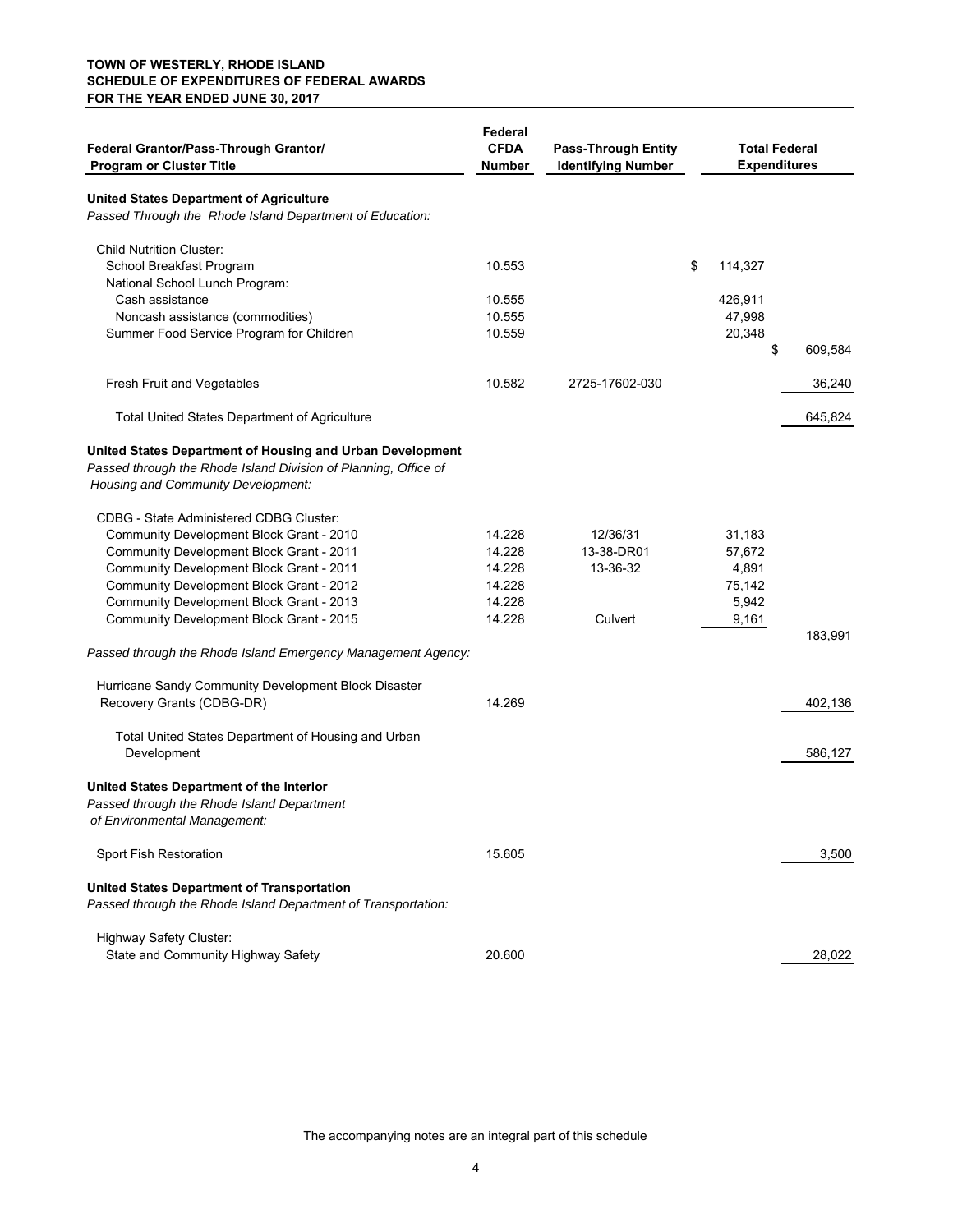#### **(CONTINUED) SCHEDULE OF EXPENDITURES OF FEDERAL AWARDS TOWN OF WESTERLY, RHODE ISLAND FOR THE YEAR ENDED JUNE 30, 2017**

| Federal Grantor/Pass-Through Grantor/<br><b>Program or Cluster Title</b>                                                                          | Federal<br><b>CFDA</b><br>Number | <b>Pass-Through Entity</b><br><b>Identifying Number</b> |                         | <b>Total Federal</b><br><b>Expenditures</b> |
|---------------------------------------------------------------------------------------------------------------------------------------------------|----------------------------------|---------------------------------------------------------|-------------------------|---------------------------------------------|
| <b>United States Department of Education</b><br>Passed through the Rhode Island Department of Education:                                          |                                  |                                                         |                         |                                             |
| Title I Grants to Local Educational Agencies                                                                                                      | 84.010                           | 2725-11702-701                                          |                         | \$<br>449,852                               |
| Special Education Cluster (IDEA):<br>Special Education - Grants to States (IDEA, Part B)<br>Special Education - Preschool Grants (IDEA Preschool) | 84.027<br>84.173                 | 2725-13202-701<br>2725-13502-701                        | \$<br>792,336<br>32,859 | 825,195                                     |
| English Language Acquisition State Grants                                                                                                         | 84.365                           | 2725165.02.02                                           |                         | 7,635                                       |
| Improving Teacher Quality State Grants                                                                                                            | 84.367                           | 2725-16402-701                                          |                         | 157,260                                     |
| Adult Education - Basic Grants to States                                                                                                          | 84.002                           | 2720-12201-1301                                         |                         | 50,933                                      |
| <b>Total United States Department of Education</b>                                                                                                |                                  |                                                         |                         | 1,490,875                                   |
| <b>United States Department of Justice</b><br>Direct Programs:                                                                                    |                                  |                                                         |                         |                                             |
| Edward Byrne Memorial JAG Program                                                                                                                 | 16.738                           |                                                         |                         | 9,429                                       |
| <b>Federal Forfeiture</b>                                                                                                                         | 16.922                           |                                                         |                         | 9,043                                       |
| <b>Total United States Department of Justice</b>                                                                                                  |                                  |                                                         |                         | 18,472                                      |
| <b>United States Department of Homeland Security</b><br>Passed through the Rhode Island Emergency Management Agency:                              |                                  |                                                         |                         |                                             |
| Cooperating Technical Partners (CTP)                                                                                                              | 97.045                           |                                                         |                         | 13,283                                      |
| Interoperable Emergency Communications                                                                                                            | 97.055                           |                                                         |                         | 16,355                                      |
| <b>Hazard Mitigation Grant</b>                                                                                                                    | 97.039                           |                                                         |                         | 71,670                                      |
| <b>Total United States Department of Homeland Security</b>                                                                                        |                                  |                                                         |                         | 101,308                                     |
| <b>United States Environmental Protection Agency</b><br>Direct Programs:                                                                          |                                  |                                                         |                         |                                             |
| <b>Cooperative Agreements</b>                                                                                                                     | 66.818                           |                                                         |                         | 1,182                                       |
| United States Department of Health and Human Services<br>Direct Programs:                                                                         |                                  |                                                         |                         |                                             |
| Substance Abuse Grant                                                                                                                             | 93.243                           |                                                         |                         | 85,213                                      |
| <b>Total Federal Awards Expended</b>                                                                                                              |                                  |                                                         |                         | 2,960,523<br>\$                             |

The accompanying notes are an integral part of this schedule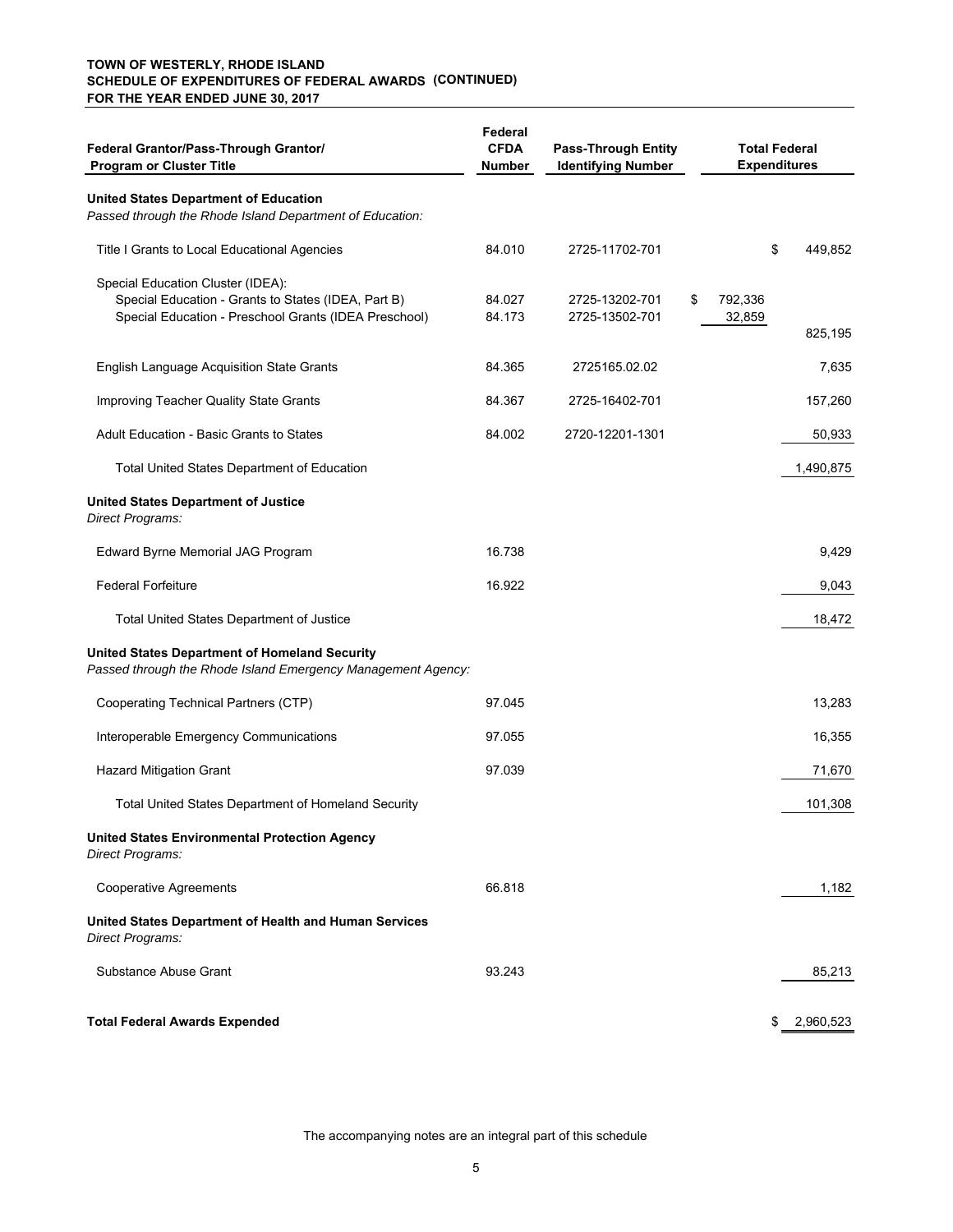### **1. BASIS OF PRESENTATION**

The accompanying schedule of expenditures of federal awards (the Schedule) includes the federal award activity of the Town of Westerly, Rhode Island, under programs of the federal government for the year ended June 30, 2017. The information in the Schedule is presented in accordance with the requirements of Title 2 U.S. *Code of Federal Regulations* Part 200, *Uniform Administrative Requirements, Cost Principles, and Audit Requirements for Federal Awards* (Uniform Guidance).

Because the Schedule presents only a selected portion of the operations of the Town of Westerly, Rhode Island, it is not intended to, and does not, present the financial position, changes in fund balance, changes in net position or cash flows of the Town of Westerly, Rhode Island.

# **2. SUMMARY OF SIGNIFICANT ACCOUNTING POLICIES**

Expenditures reported on the Schedule are reported using the modified accrual basis of accounting. Such expenditures are recognized following the cost principles contained in the Uniform Guidance, wherein certain types of expenditures are not allowable or are limited as to reimbursement.

### **3. NONCASH AWARDS**

Donated commodities in the amount of \$47,998 are included in the Department of Agriculture's National School Lunch Program, CFDA #10.555. The amount represents the market value of commodities received.

### **4. INDIRECT COST RECOVERY**

Town of Westerly, Rhode Island, has elected not to use the 10% de minimis indirect cost rate provided under Section 200.414 of the Uniform Guidance.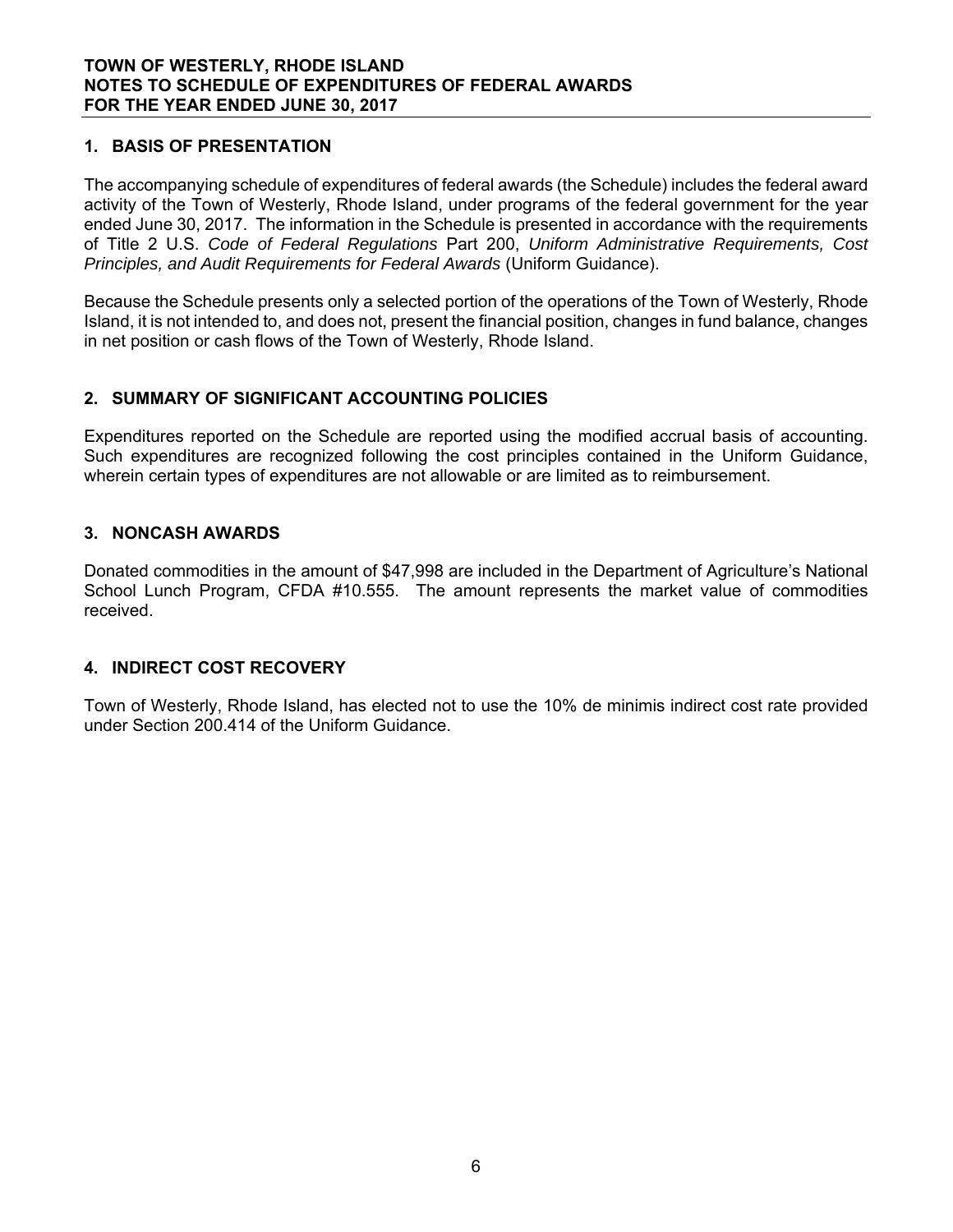

Accounting Tax Business Consulting

#### **Independent Auditors' Report on Internal Control over Financial Reporting and on Compliance and Other Matters Based on an Audit of Financial Statements Performed in Accordance with** *Government Auditing Standards*

To the Honorable President and Members of the Town Council Town of Westerly, Rhode Island

We have audited, in accordance with the auditing standards generally accepted in the United States of America and the standards applicable to financial audits contained in *Government Auditing Standards*, issued by the Comptroller General of the United States, the financial statements of the governmental activities, the business-type activities, each major fund and the aggregate remaining fund information of the Town of Westerly, Rhode Island, as of and for the year ended June 30, 2017, and the related notes to the financial statements, which collectively comprise the Town of Westerly, Rhode Island's basic financial statements, and have issued our report thereon dated March 9, 2018.

#### **Internal Control over Financial Reporting**

In planning and performing our audit of the financial statements, we considered the Town of Westerly, Rhode Island's internal control over financial reporting (internal control) to determine the audit procedures that are appropriate in the circumstances for the purpose of expressing our opinions on the financial statements, but not for the purpose of expressing an opinion on the effectiveness of the Town of Westerly, Rhode Island's internal control. Accordingly, we do not express an opinion on the effectiveness of the Town of Westerly, Rhode Island's internal control.

Our consideration of internal control was for the limited purpose described in the preceding paragraph and was not designed to identify all deficiencies in internal control that might be material weaknesses or significant deficiencies and, therefore, material weakness or significant deficiencies may exist that have not been identified. However, as described in the accompanying schedule of findings and questioned costs, we identified certain deficiencies in internal control that we consider to be material weaknesses and significant deficiencies.

A deficiency in internal control exists when the design or operation of a control does not allow management or employees, in the normal course of performing their assigned functions, to prevent, or detect and correct, misstatements on a timely basis. A material weakness is a deficiency, or a combination of deficiencies, in internal control such that there is a reasonable possibility that a material misstatement of the entity's financial statements will not be prevented, or detected and corrected on a timely basis. We consider the deficiency described in the accompanying schedule of findings and questioned costs as item 2017-001 to be a material weakness.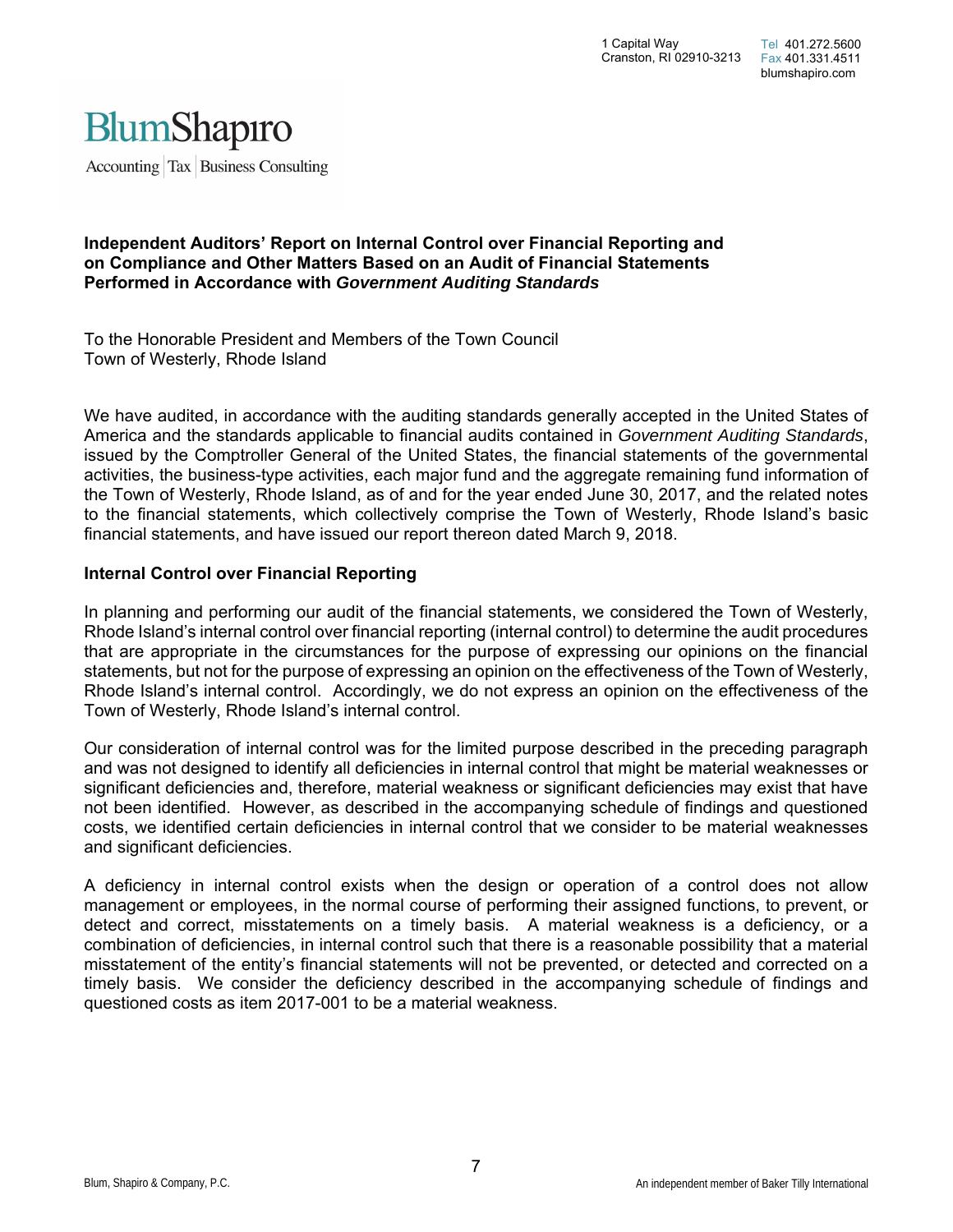A significant deficiency is a deficiency, or a combination of deficiencies, in internal control that is less severe than a material weakness, yet important enough to merit attention by those charged with governance. We consider the deficiencies described in the accompanying schedule of findings and questioned costs as items 2017-002 and 2017-003 to be significant deficiencies.

### **Compliance and Other Matters**

As part of obtaining reasonable assurance about whether the Town of Westerly, Rhode Island's financial statements are free from material misstatement, we performed tests of its compliance with certain provisions of laws, regulations, contracts and grant agreements, noncompliance with which could have a direct and material effect on the determination of financial statement amounts. However, providing an opinion on compliance with those provisions was not an objective of our audit, and, accordingly, we do not express such an opinion. The results of our tests disclosed no instances of noncompliance or other matters that are required to be reported under *Government Auditing Standards*.

### **The Town of Westerly, Rhode Island's Response to Findings**

The Town of Westerly, Rhode Island's responses to the finding identified in our audit are described in the accompanying schedule of findings and questioned costs. The Town of Westerly, Rhode Island's responses were not subjected to the auditing procedures applied in the audit of the financial statements and, accordingly, we express no opinion on them.

# **Purpose of this Report**

The purpose of this report is solely to describe the scope of our testing of internal control and compliance and the result of that testing, and not to provide an opinion on the effectiveness of the Town of Westerly, Rhode Island's internal control or on compliance. This report is an integral part of an audit performed in accordance with *Government Auditing Standards* in considering the Town of Westerly, Rhode Island's internal control and compliance. Accordingly, this communication is not suitable for any other purpose.

Blum, Shapino & Company, P.C.

Cranston, Rhode Island March 9, 2018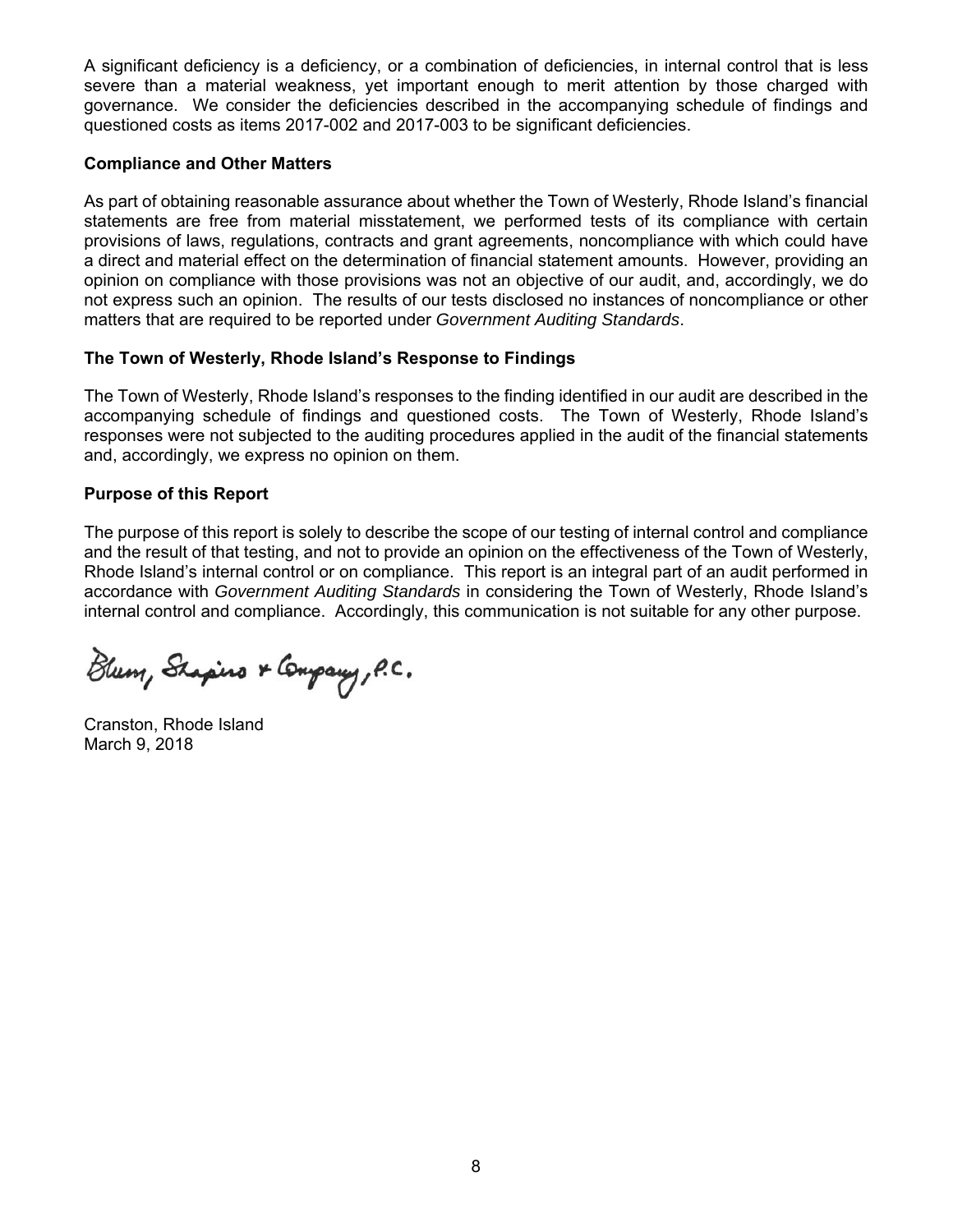# **I. SUMMARY OF AUDITORS' RESULTS**

#### **Financial Statements**

| Type of auditors' report issued:                                                                                               |                                                                                                                                                                     | Unmodified                |
|--------------------------------------------------------------------------------------------------------------------------------|---------------------------------------------------------------------------------------------------------------------------------------------------------------------|---------------------------|
| Internal control over financial reporting:<br>• Material weakness(es) identified?<br>· Significant deficiency(ies) identified? | X.<br>yes<br>yes<br>Noncompliance material to financial statements noted?<br>X<br>yes                                                                               | no<br>none reported<br>no |
| <b>Federal Awards</b>                                                                                                          |                                                                                                                                                                     |                           |
| Internal control over major programs:<br>• Material weakness(es) identified?<br>· Significant deficiency(ies) identified?      | yes<br>X<br>yes                                                                                                                                                     | no<br>none reported       |
|                                                                                                                                | Type of auditors' report issued on compliance for major programs:                                                                                                   | Unmodified                |
|                                                                                                                                | Any audit findings disclosed that are required to be reported<br>in accordance with 2 CFR Section 200.516(a)?<br>X.<br>yes                                          | no                        |
| Major programs:                                                                                                                |                                                                                                                                                                     |                           |
| CFDA#                                                                                                                          | Name of Federal Program or Cluster                                                                                                                                  |                           |
| 10.553/10.555/10.559                                                                                                           | <b>Child Nutrition Cluster</b>                                                                                                                                      |                           |
|                                                                                                                                | Dollar threshold used to distinguish between type A and type B programs:                                                                                            | \$750,000                 |
| Auditee qualified as low-risk auditee?                                                                                         | X yes                                                                                                                                                               | no                        |
| II.                                                                                                                            | <b>FINANCIAL STATEMENT FINDINGS</b>                                                                                                                                 |                           |
| 2017-001                                                                                                                       | Pooled cash account reconciliation                                                                                                                                  |                           |
| <b>Criteria</b>                                                                                                                | Bank reconciliations should be accurate and completed in a timely manner<br>subsequent to month end.                                                                |                           |
| <b>Condition</b>                                                                                                               | During our procedures over cash and investments, it was noted that the pooled<br>cash account had not been reconciled in a timely manner subsequent to year<br>end. |                           |
| Context                                                                                                                        | Certain transactions were not recorded until they were identified through the bank                                                                                  |                           |

**Effect** Delays in accurate financial reporting.

reconciliation process.

**Cause** The Town does not have a defined process in place governing the bank reconciliation process. In addition, employee turnover led to delays.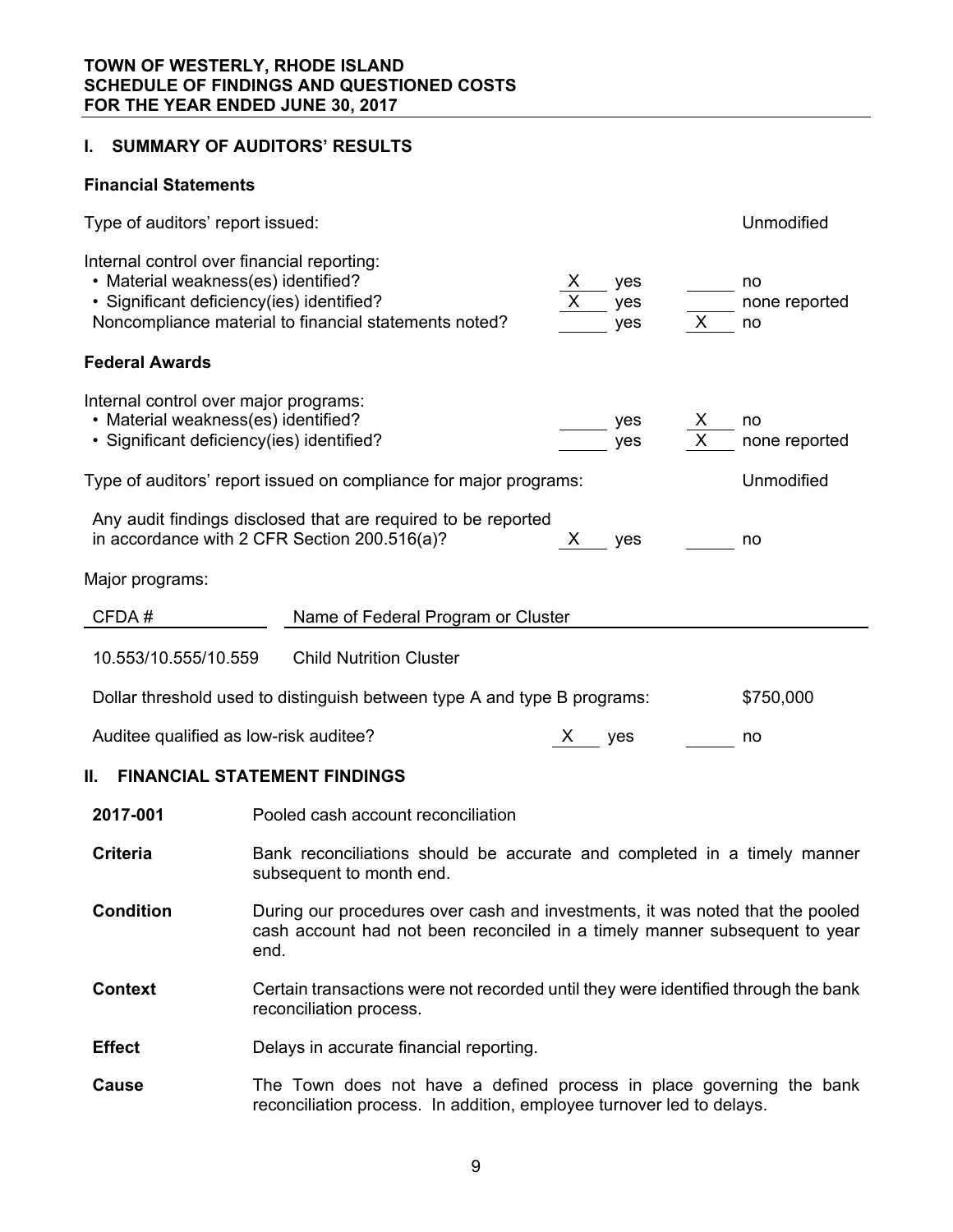- **Recommendation** We recommend that all bank accounts be reconciled in a timely manner on a monthly basis. Management should establish due dates for the completion of monthly bank reconciliations to ensure that reconciliations are performed timely.
- **Views of Responsible Officials**  The Town agrees with the finding and recommendation. Additionally, the Town has filled a Senior Accountant and Accountant position to enhance the finance staff and to aid in establishing and maintaining timely bank reconciliations, financial close processes, and capital asset reporting.
- **2017-002** Financial reporting
- **Criteria** The Town should have internal controls in place to ensure that timely and accurate financial reporting is achieved. Monthly and year end closing procedures should be documented, communicated and monitored by the Finance Department.
- **Condition** The Town was unable to close their financial reporting system within a reasonable time frame subsequent to year end. Financial information was found to contain misstatements that had to be corrected during the audit process. As a result, management did not have accurate financial data available in a timely manner.
- **Context** Certain transactions were not recorded in a timely manner, leading to a delay in accurate financial reporting.
- **Effect Delays in accurate financial reporting to management.**
- **Cause** Employee turnover and limited resources led to delays.
- **Recommendation** We recommend the Town develop, document, communicate and monitor a financial closing process in order to facilitate an effective monthly close in addition to a year end close. The process should outline the necessary procedures to be performed and a timeline for completing them.
- **Views of Responsible Officials**  The Town agrees with the finding and recommendation. Additionally, the Town has filled a Senior Accountant and Accountant position to enhance the finance staff and to aid in establishing and maintaining timely bank reconciliations, financial close processes, and capital asset reporting.
- **2017-003** Capital asset reporting
- **Criteria Detailed and accurate records should be maintained for all capital asset types.** Construction in progress should be properly accounted for by project and procedures should be in place to identify and transfer assets into depreciable asset categories upon their completion.
- **Condition** In conjunction with our capital asset audit procedures, management identified certain capital assets that were still being accounting for as construction in progress and were also contained in depreciable asset categories.
- **Context** A prior period adjustment was required to adjust the opening balance of construction in progress.